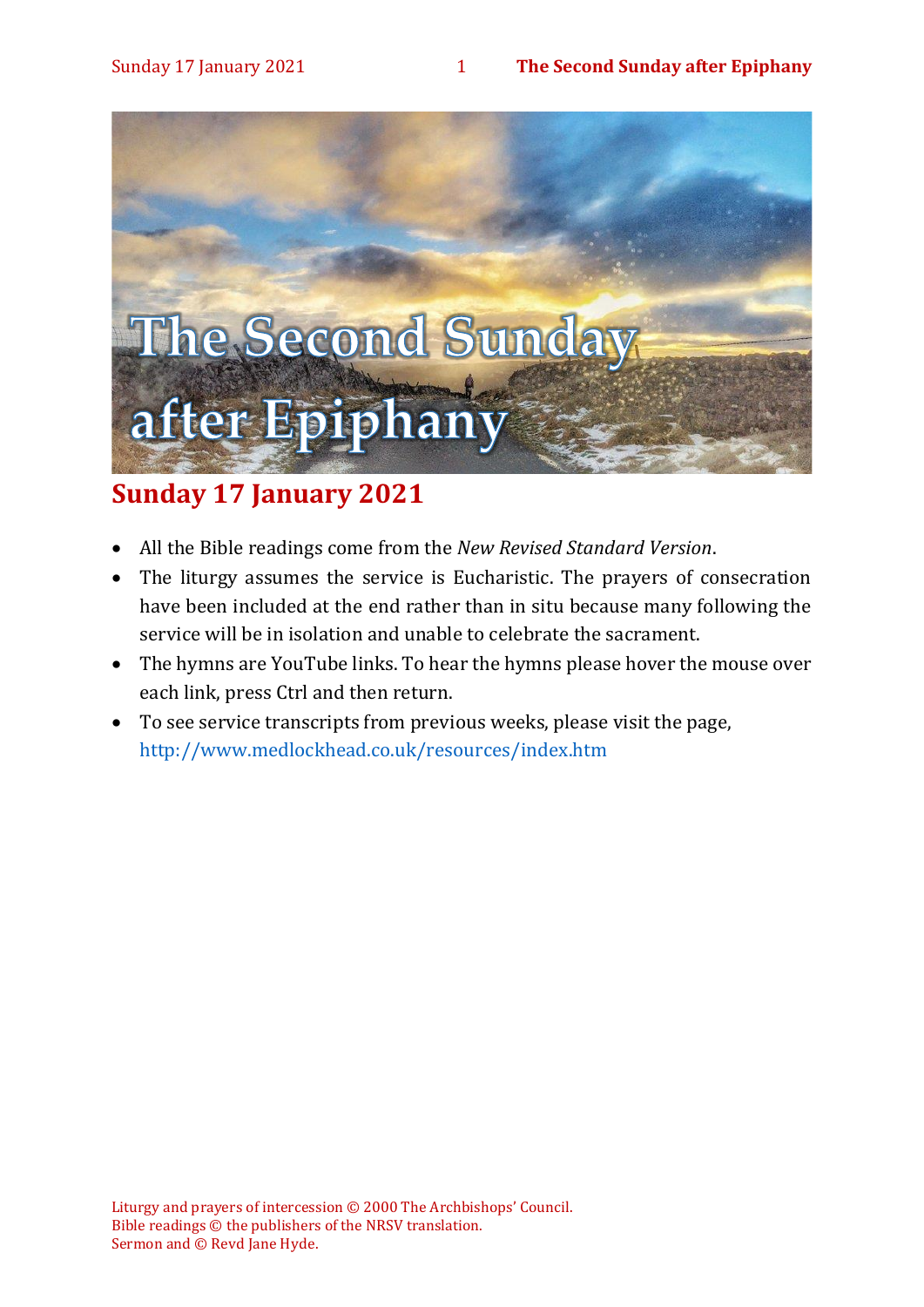# **Introduction and welcome**

HYMN 1 **[Father in heaven](https://youtu.be/1Uj060nzx7Q)** (please click on this link to hear the hymn)

# **The Welcome**

In the name of the Father, and of the Son, and of the Holy Spirit

All **Amen.**

The Lord be with you

All **And also with you.**

# **The Preparation**

All **Almighty God,**

**to whom all hearts are open, all desires known, and from whom no secrets are hidden: cleanse the thoughts of our hearts by the inspiration of your Holy Spirit, that we may perfectly love you, and worthily magnify your holy name; through Christ our Lord. Amen.**

Our Lord Jesus Christ said:

The first commandment is this: 'Hear, O Israel, the Lord our God is the only Lord. You shall love the Lord your God with all your heart, with all your soul, with all your mind, and with all your strength.'

And the second is this: 'Love your neighbour as yourself.' There is no other commandment greater than these. On these two commandments hang all the law and the prophets.

#### All **Amen. Lord, have mercy.**

By the mercies of God,

let us confess our sins and present our bodies as a living sacrifice,

holy and acceptable to him,

which is our spiritual worship: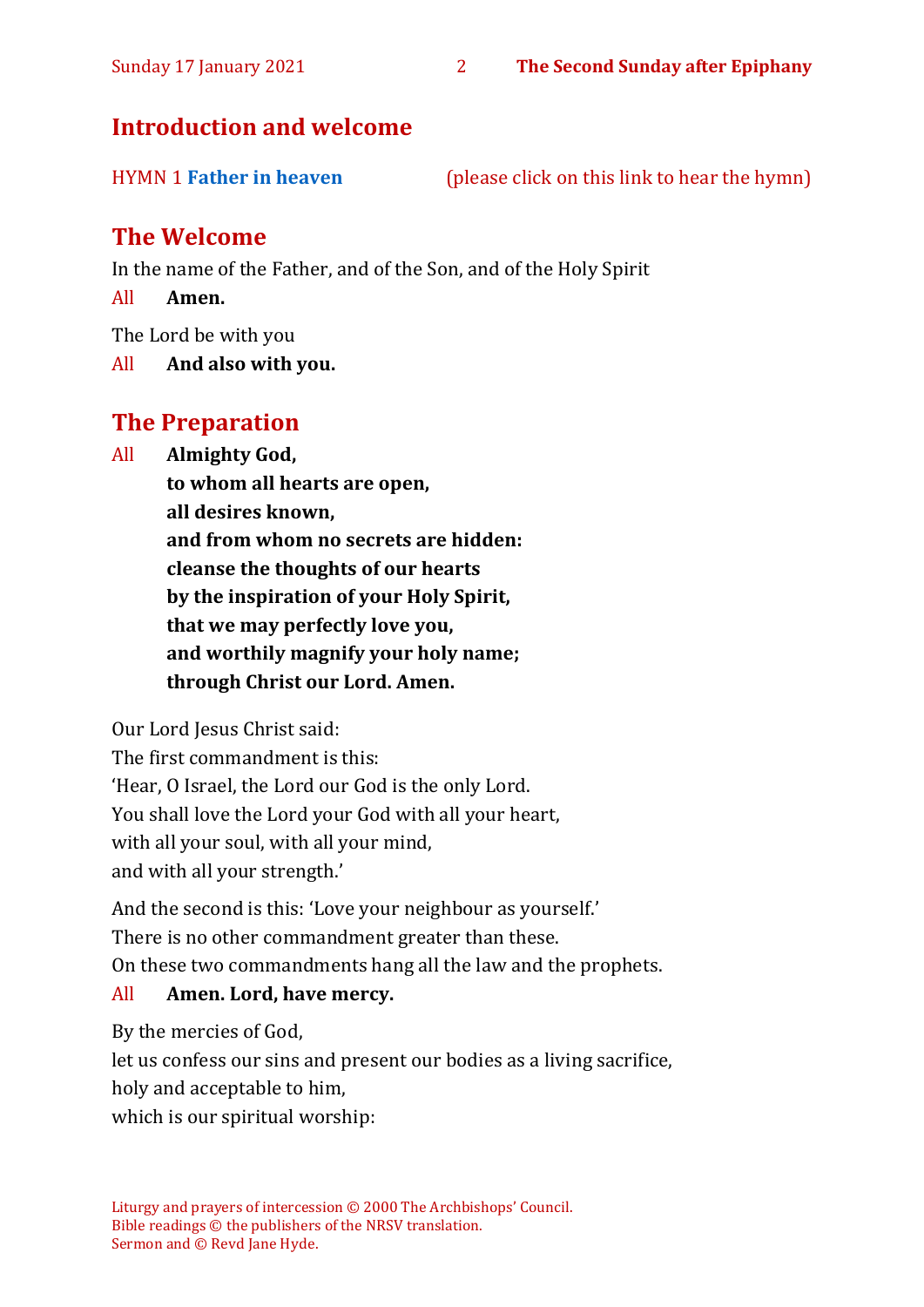All **Almighty God, our heavenly Father, we have sinned against you and against our neighbour in thought and word and deed, through negligence, through weakness, through our own deliberate fault. We are truly sorry and repent of all our sins. For the sake of your Son Jesus Christ, who died for us, forgive us all that is past and grant that we may serve you in newness of life to the glory of your name. Amen.**

Almighty God,

who forgives all who truly repent, have mercy upon you, pardon and deliver you from all your sins, confirm and strengthen you in all goodness, and keep you in life eternal; through Jesus Christ our Lord. All **Amen.**

# **The Gloria**

This Gloria is sung to the tune of 'Cwm Rhondda'. Click **[here](about:blank)** for the tune.

All **Glory be to God in Heaven, Songs of joy and peace we bring, Thankful hearts and voices raising, To creation's Lord we sing. Lord we thank you, Lord we praise you, Glory be to God our King: Glory be to God our King. Lamb of God, who on our shoulders, Bore the load of this world's sin; Only Son of God the Father, You have brought us peace within.**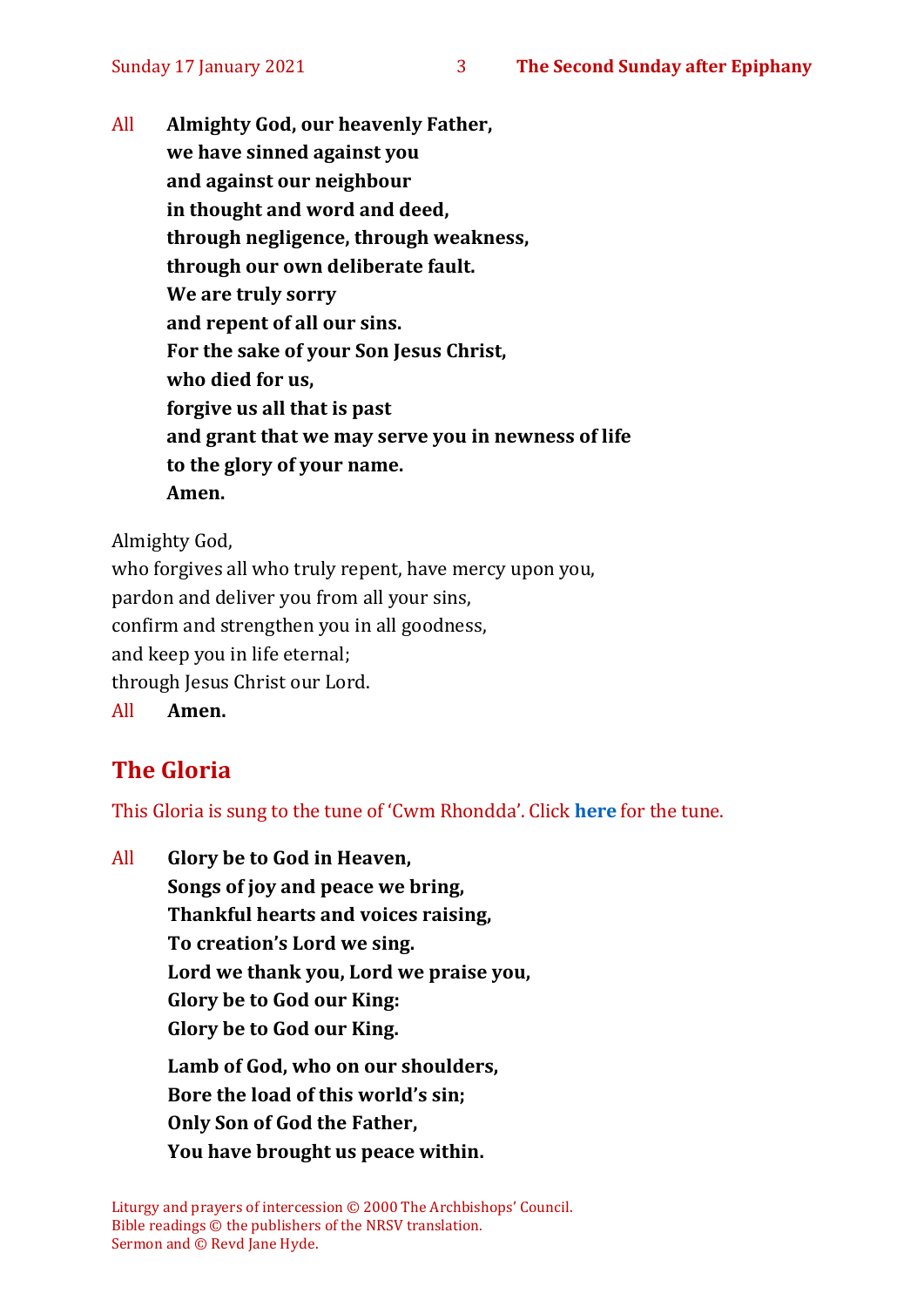**Lord, have mercy, Christ have mercy, Now your glorious reign begin: Now your glorious reign begin.**

**You O Son of God are Holy, You we praise with one accord. None in heav'n or earth is like you, Only you are Christ the Lord. With the Father and the Spirit, Ever worshipped and adored: Ever worshipped and adored.**

# **The Collect for the Second Sunday after Epiphany**

Eternal Lord, our beginning and our end: bring us with the whole creation to your glory, hidden through past ages and made known in Jesus Christ our Lord. All **Amen.**

# **First reading**

A reading from the First Book of Samuel

Now the boy Samuel was ministering to the Lord under Eli.

The word of the Lord was rare in those days; visions were not widespread. At that time Eli, whose eyesight had begun to grow dim so that he could not see, was lying down in his room; the lamp of God had not yet gone out, and Samuel was lying down in the temple of the Lord, where the ark of God was. Then the Lord called, 'Samuel! Samuel!' and he said, 'Here I am!' and ran to Eli, and said, 'Here I am, for you called me.' But he said, 'I did not call; lie down again.' So he went and lay down. The Lord called again, 'Samuel!' Samuel got up and went to Eli, and said, 'Here I am, for you called me.' But he said, 'I did not call, my son; lie down again.' Now Samuel did not yet know the Lord, and the word of the Lord had not yet been revealed to him. The Lord called Samuel again, a third time. And he got up and went to Eli, and said, 'Here I am, for you called me.'

Eli perceived that the Lord was calling the boy. Therefore Eli said to Samuel, 'Go, lie down; and if he calls you, you shall say, "Speak, Lord, for your servant is listening".'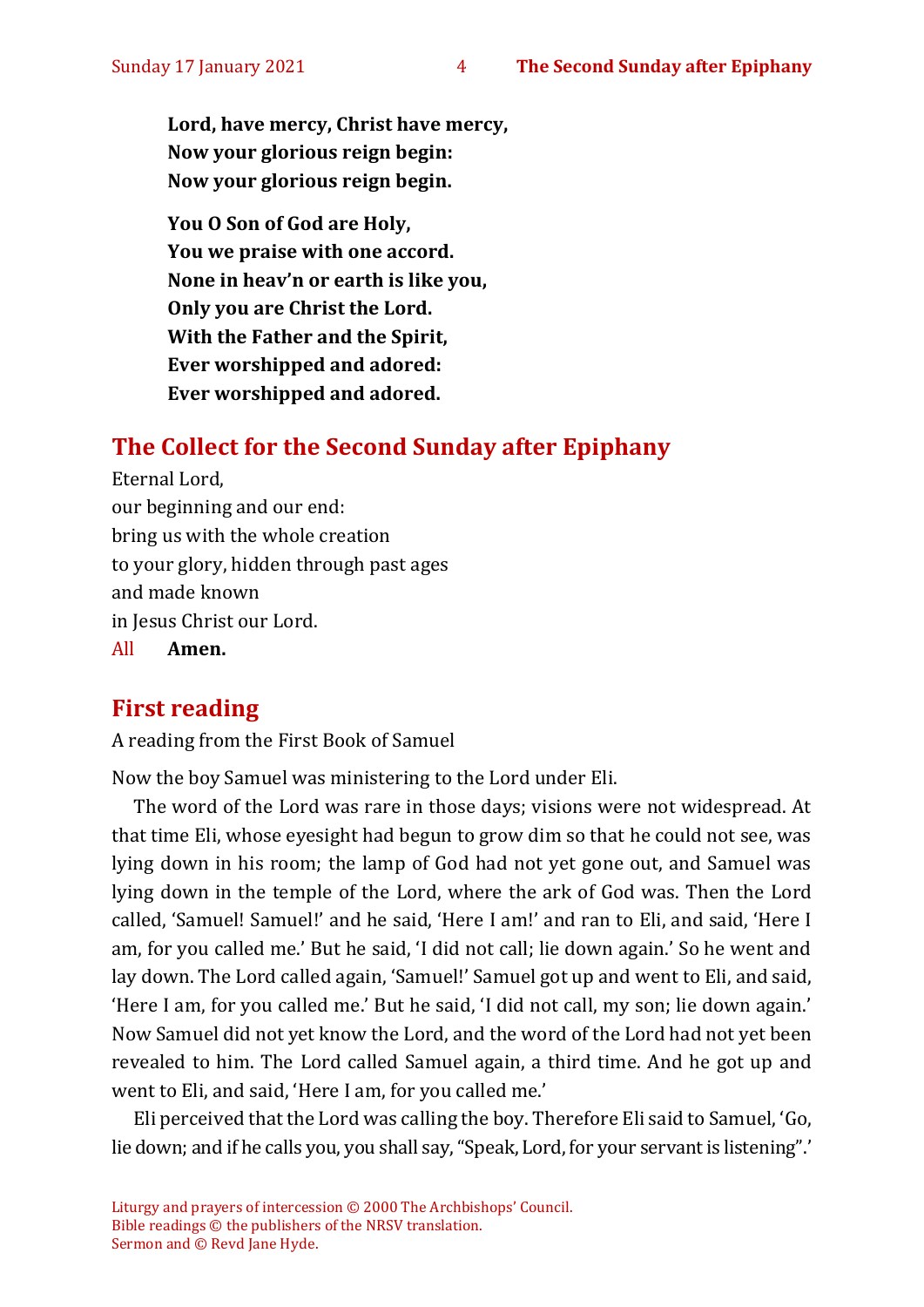So Samuel went and lay down in his place. Now the Lord came and stood there, calling as before, 'Samuel! Samuel!' And Samuel said, 'Speak, for your servant is listening.'

Then the Lord said to Samuel, 'See, I am about to do something in Israel that will make both ears of anyone who hears of it tingle. On that day I will fulfill against Eli all that I have spoken concerning his house, from beginning to end. For I have told him that I am about to punish his house forever, for the iniquity that he knew, because his sons were blaspheming God, and he did not restrain them. Therefore I swear to the house of Eli that the iniquity of Eli's house shall not be expiated by sacrifice or offering forever.' Samuel lay there until morning; then he opened the doors of the house of the Lord. Samuel was afraid to tell the vision to Eli. But Eli called Samuel and said, 'Samuel, my son.' He said, 'Here I am.' Eli said, 'What was it that he told you? Do not hide it from me. May God do so to you and more also, if you hide anything from me of all that he told you.' So Samuel told him everything and hid nothing from him. Then he said, 'It is the Lord; let him do what seems good to him.'

As Samuel grew up, the Lord was with him and let none of his words fall to the ground. And all Israel from Dan to Beer-sheba knew that Samuel was a trustworthy prophet of the Lord. 1 *Samuel 3:1–20*

This is the Word of the Lord

All **Thanks be to God.**

# **Second reading**

A reading from St Paul's First Letter to the Corinthians

This is what some of you used to be. But you were washed, you were sanctified, you were justified in the name of the Lord Jesus Christ and in the Spirit of our God.

'All things are lawful for me,' but not all things are beneficial. 'All things are lawful for me,' but I will not be dominated by anything. 'Food is meant for the stomach and the stomach for food,' and God will destroy both one and the other. The body is meant not for fornication but for the Lord, and the Lord for the body. And God raised the Lord and will also raise us by his power. Do you not know that your bodies are members of Christ? Should I therefore take the members of Christ and make them members of a prostitute? Never! Do you not know that whoever is united to a prostitute becomes one body with her? For it is said, 'The two shall be one flesh.' But anyone united to the Lord becomes one spirit with him. Shun fornication! Every sin that a person commits is outside the body; but the fornicator sins against the body itself. Or do you not know that your body is a temple of the Holy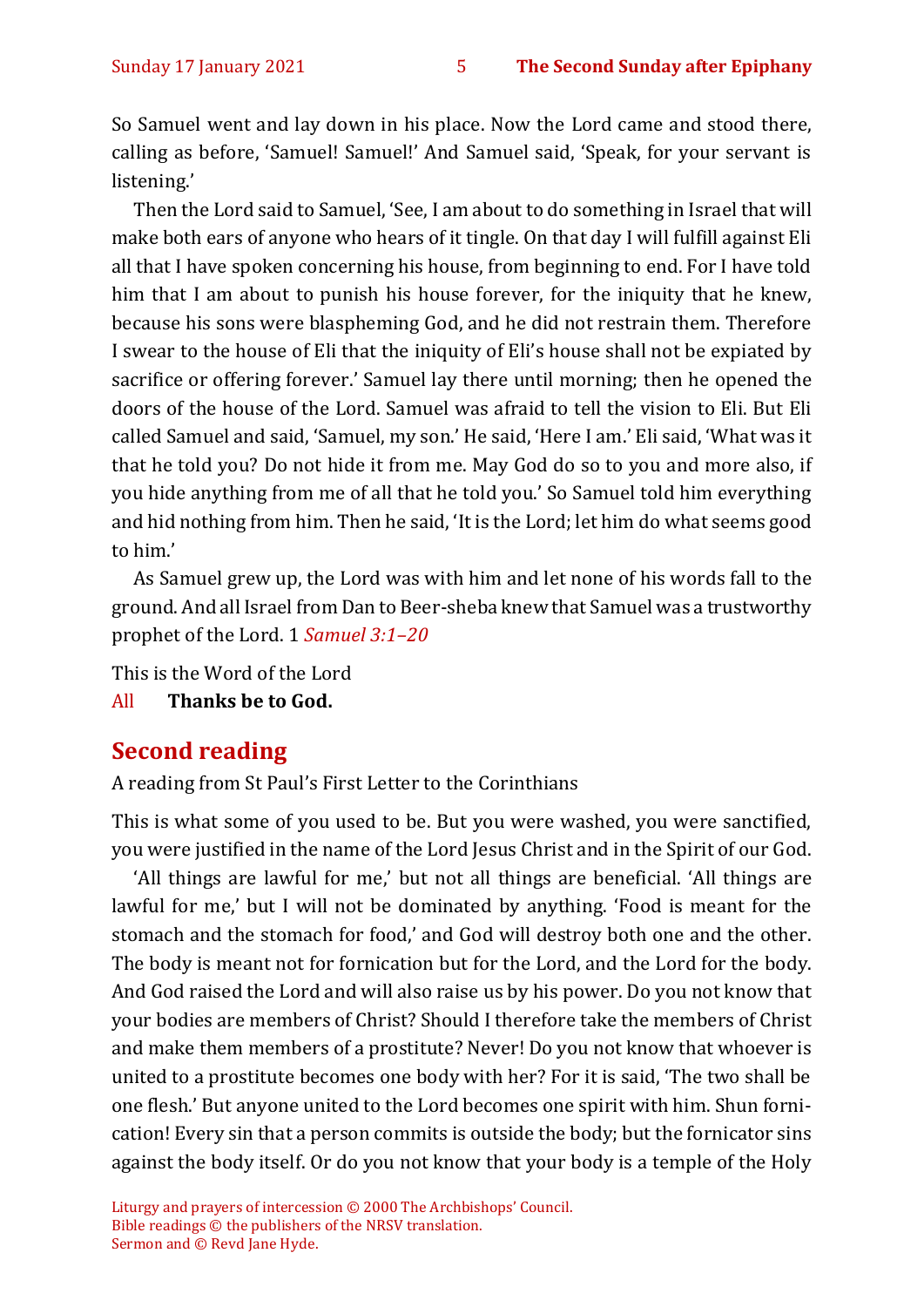Spirit within you, which you have from God, and that you are not your own? For you were bought with a price; therefore glorify God in your body.

*1 Corinthians 6:11–20*

This is the Word of the Lord

All **Thanks be to God.**

HYMN 2 **[I have decided to follow Jesus](https://www.youtube.com/watch?v=8NKIMfgOI_w)** (click on the link to hear the hymn) **[I have decided to follow Jesus](https://www.youtube.com/watch?v=Zb0AQgDtWVQ)** (instrumental) (click on this link) **[I have decided to follow Jesus](https://www.youtube.com/watch?v=yBcr7GUJvxI)** (instrumental) (different version)

# **Gospel reading**

Hear the Gospel of our Lord Jesus Christ according to John

#### All **Glory to you O Lord.**

Jesus decided to go to Galilee. He found Philip and said to him, 'Follow me.' Now Philip was from Bethsaida, the city of Andrew and Peter. Philip found Nathanael and said to him, 'We have found him about whom Moses in the law and also the prophets wrote, Jesus son of Joseph from Nazareth.' Nathanael said to him, "Can anything good come out of Nazareth?' Philip said to him, 'Come and see.'

When Jesus saw Nathanael coming toward him, he said of him, 'Here is truly an Israelite in whom there is no deceit!' Nathanael asked him, 'Where did you get to know me?' Jesus answered, 'I saw you under the fig tree before Philip called you.' Nathanael replied, 'Rabbi, you are the Son of God! You are the King of Israel!' Jesus answered, 'Do you believe because I told you that I saw you under the fig tree? You will see greater things than these.' And he said to him, 'Very truly, I tell you, you will see heaven opened and the angels of God ascending and descending upon the Son of Man.' *John 1:43–51*

This is the Gospel of the Lord

All **Praise to you O Christ.** 

# **Sermon**

Ask any member of the clergy why they decided to become a priest, and they will tell you that it wasn't their decision to make, but God's; a sincere conviction of a call, tested during a thorough and comprehensive period of discernment and selfexamination. Today, we hear of two people who were directly called by God: the boy Samuel and Philip, one of Jesus' first disciples.

We are told that Jesus simply found Philip and said 'Follow me'. He didn't go into the 'whys and wherefores'; Philip didn't ask any questions and there doesn't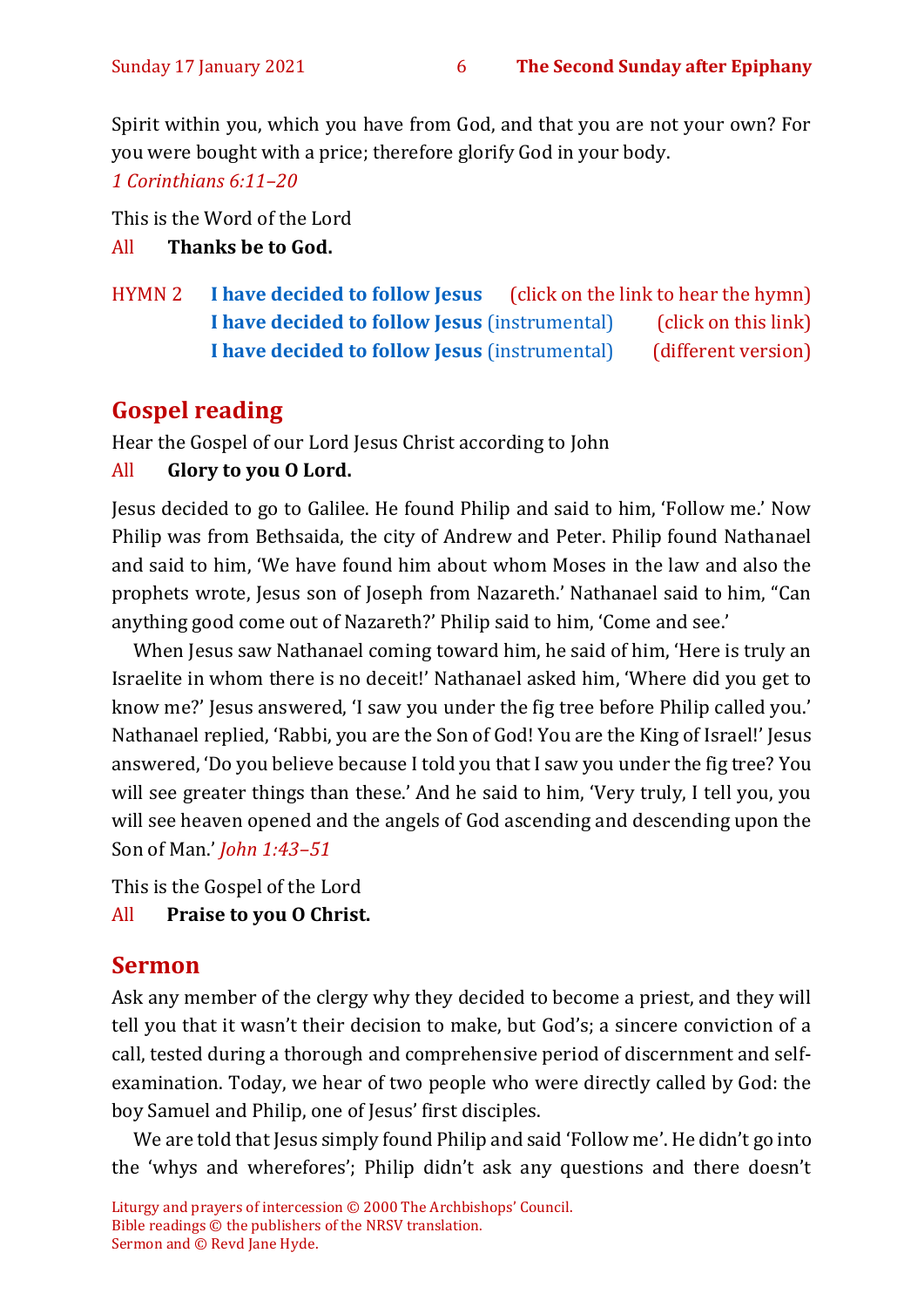appear to have been any hesitation. Jesus simply said 'Follow me' and that was enough for Philip to do just that!

But that's not the end of the story. Philip was so excited, that he felt compelled to search out his good friend Nathaniel to tell him about this 'Jesus, son of Joseph from Nazareth.' He finds Nathaniel under a fig tree … perhaps resting, or praying … and tells him of his belief that he has found the One promised long ago by Moses and the prophets. Nathaniel is not convinced by his animated friend and makes a sceptically humorous comment "Can anything good come out of Nazareth?' Like Jesus, Philip doesn't stop to debate the issue…he just urges Nathaniel to "Come and see." So, perhaps with a sigh of resignation, and for his friend's sake, Nathaniel sets off to see what all the fuss is about.

What Nathaniel expected to find we don't know, but certainly not a man who seemed to know things about him … seemed to know what kind of person he was and 'saw' him, even before Philip found him, under the fig tree! As soon as Jesus spotted Nathaniel coming towards him, he saw a man who was straight, honest and upright; someone who might be outspoken in his views but who bore no malice and who would be a loyal and faithful supporter. Nathaniel for his part needed no more convincing he knew that he had found the 'Son of God! ... the King of Israel!'

This story reminds us (as it must have reminded a devout Jew like Nathaniel) that God know us, perhaps better than we know ourselves. As the Psalm set for today says: 'Oh Lord, you have searched me out and know me; you know my sitting down and my rising up; you discern my thoughts from afar … you yourself created my inmost parts; you knit me together in my mother's womb. I thank you for I am fearfully and wonderfully made'; (Psalm 139:1–2; 12–13). This points to the truth at the heart of the Christian story: not that you or I have found Christ, but that Christ has found us. We did not decide for God…God decided for us! As Paul says in his letter to the Ephesians: '… he chose us in Christ before the foundation of the world …' (Eph 1:4)

Just let that sink in for a moment … whether we are conscious of it or not, every one of us is known and called by God. Perhaps not in the way Samuel was called in our Old Testament reading this morning; few, except those who met Jesus, claim to have heard the actual voice of God calling to them. That is not what most people mean when they talk of being called, they often speak about having a 'sense' or a 'feeling'. Like Samuel, this can come during quiet times, perhaps times of prayer … but the kind of prayer where we don't just talk to God but open our hearts to 'listen' or 'sense' what God might be asking of us. 'Speak Lord, for your servant is listening'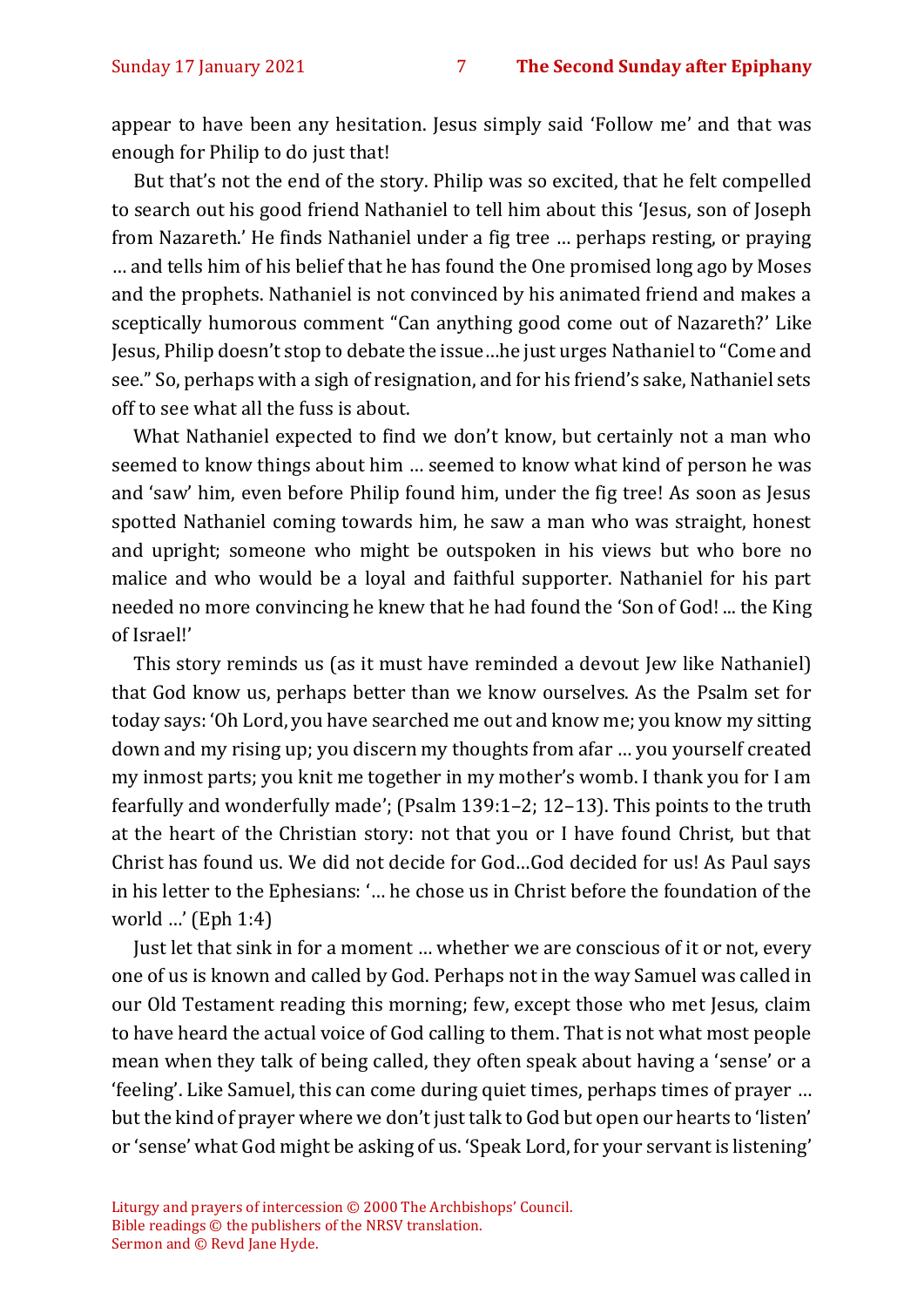(1 Samuel 3:9). Inviting God to speak to us in this way, sometimes has surprising results … you might try it!

Undoubtedly, one of the things God asks us to do is to be like Philip; to find ways to tell others about Jesus. We are commanded to spread the Gospel … the 'good news' that God loves us so much that he sent his only Son for our salvation … but we don't find that an easy thing to do. Again, following Philip's example, perhaps we don't need to do all the work ourselves? Perhaps we can just invite curious (or even sceptical) friends to "Come and see" and let God do the rest?

If they do accept an invitation to come and see for themselves, what will they find? At the moment our churches are operating in straitened circumstances so perhaps, during the enforced restrictions on the life of our church community (which makes it more difficult to show our best) we might all consider and reflect on these questions for the future?

Would people find a warm welcome here? Would they get a sense of God changing lives? Would they have an experience of worship that gives them access to God? Would they go away with a sense is happening here? Is Jesus at the centre of our church community? If they come and see, would they meet with God?

God sees, accepts and loves us as we are. He chose us before we were born. Even before we were aware of him…he knew us, and knows our deepest needs. If we are able and willing to open our hearts to recognise the stirrings of his call to be his disciples, he will surely help us to discover how we can better know and serve him…and serve others by inviting them to discover what God has done for us all.

Jesus Christ is, indeed, a Saviour to be followed. It is a life time's work for us to open our hearts that God might to speak to us, and live out the two simple invitations issued to Philip and Nathaniel …'Follow me' and 'Come and see'. Amen.

#### **The Creed**

Do you believe and trust in God the Father, the source of all being and life, the one for whom we exist?

#### All **We believe and trust in him.**

Do you believe and trust in God the Son, who took our human nature, died for us and rose again?

#### All **We believe and trust in him.**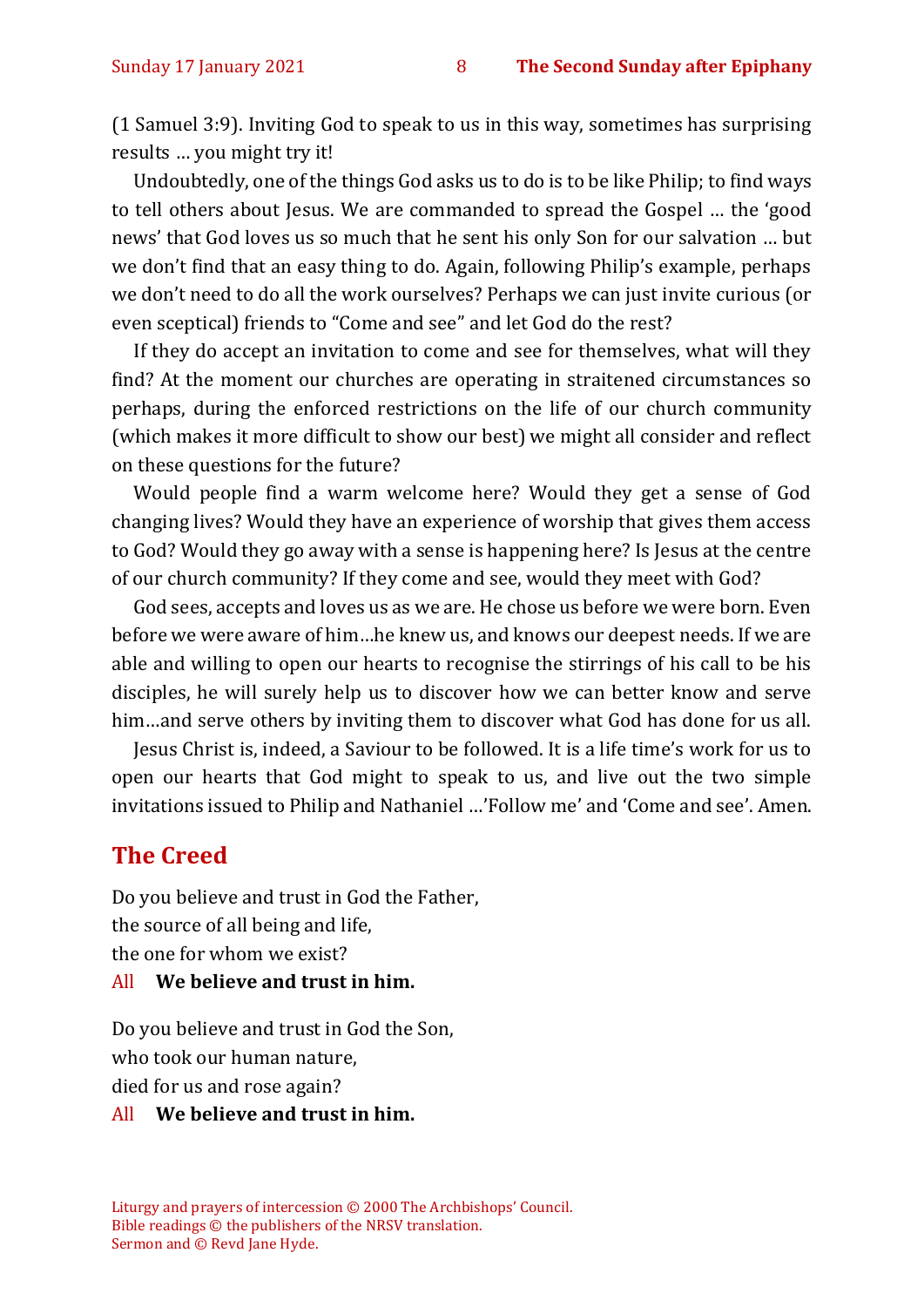#### Sunday 17 January 2021 9 **The Second Sunday after Epiphany**

Do you believe and trust in God the Holy Spirit, who gives life to the people of God and makes Christ known in the world?

#### All **We believe and trust in him.**

This is the faith of the Church.

All **This is our faith. We believe and trust in one God, Father, Son and Holy Spirit. Amen.**

# **Prayers of intercession**

Let us pray to God, who knows us better than we know ourselves, and understands our world.

Lord, we know we are called to be the Body of Christ; make us worthy of that calling, fervent in all our prayer and worship, loving, faithful and honest in our lives, so that the whole church displays what God is like.

Lord, in your mercy

#### All **Hear our prayer.**

We pray for the grace and wisdom to care for the world we have been given as our home; for perception in the difficult decisions, and commitment to justice and peace. Lord, in your mercy

#### All **Hear our prayer.**

We pray for the homes of this parish, whose hopes and struggles, sorrows and fears are already known to you. May each household be blessed as we pray, and may your love fill each life.

Lord, in your mercy

#### All **Hear our prayer.**

We pray for all who do not yet know you, and all whose hearts are poisoned with hate or weighed down with despair. May your light scatter the darkness and bring them hope and healing.

Lord, in your mercy

#### All **Hear our prayer.**

We pray for those who have died to this life and are born into your heaven; comfort those who miss their physical presence, and bring us all to share in the fullness of your life.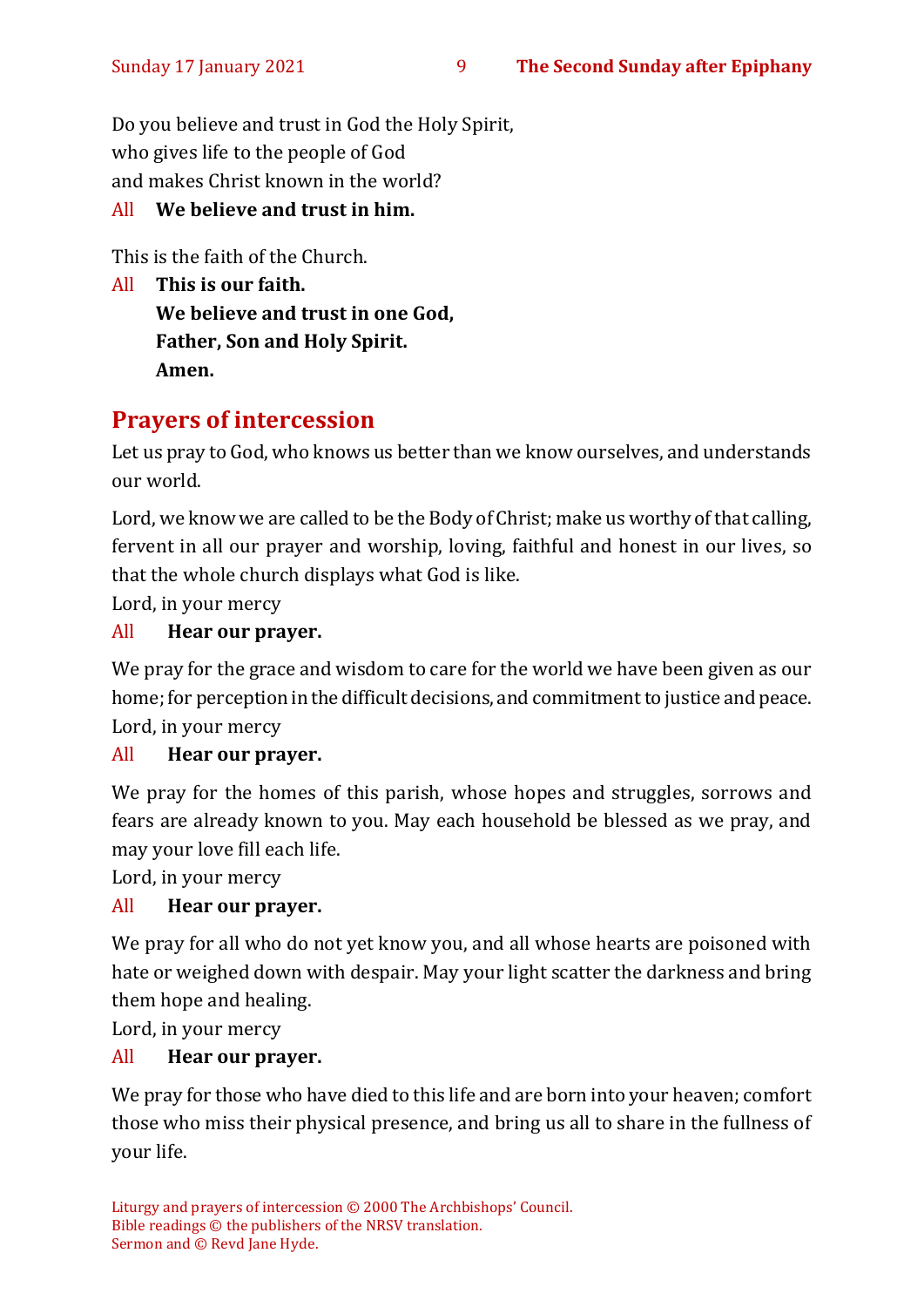Lord, in your mercy

#### All **Hear our prayer.**

We give you thanks for all that points us towards the beauty of your love, and drawers is closer to you.

Merciful Father,

All **accept these prayers for the sake of your Son, our Saviour Jesus Christ. Amen.**

# **The peace**

Christ is our peace.

If anyone is in Christ, there is a new creation.

The old has passed away: behold, everything has become new.

The peace of the Lord be always with you,

All **And also with you.**

HYMN 3 **[I will wait](https://youtu.be/eUwyOWTY8_Y)** (please click on this link to hear the hymn)

The liturgy of the Communion Service appears below

# The Dismissal

Christ our Lord, to whom kings bowed down in worship and offered gifts, reveal to you his glory and pour upon you the riches of his grace; and the blessing of God the Almighty: father, Son and Holy Spirit be with you now and remain with you always.

All **Amen.**

HYMN 4 **[When the saints](https://www.youtube.com/watch?v=advlnJPEbEw)** (please click on this link to hear the hymn)

Go in peace to love and serve the Lord.

# All **In the name of Christ. Amen.**

Liturgy and prayers of intercession © 2000 The Archbishops' Council. Bible readings © the publishers of the NRSV translation. Sermon and © Revd Jane Hyde.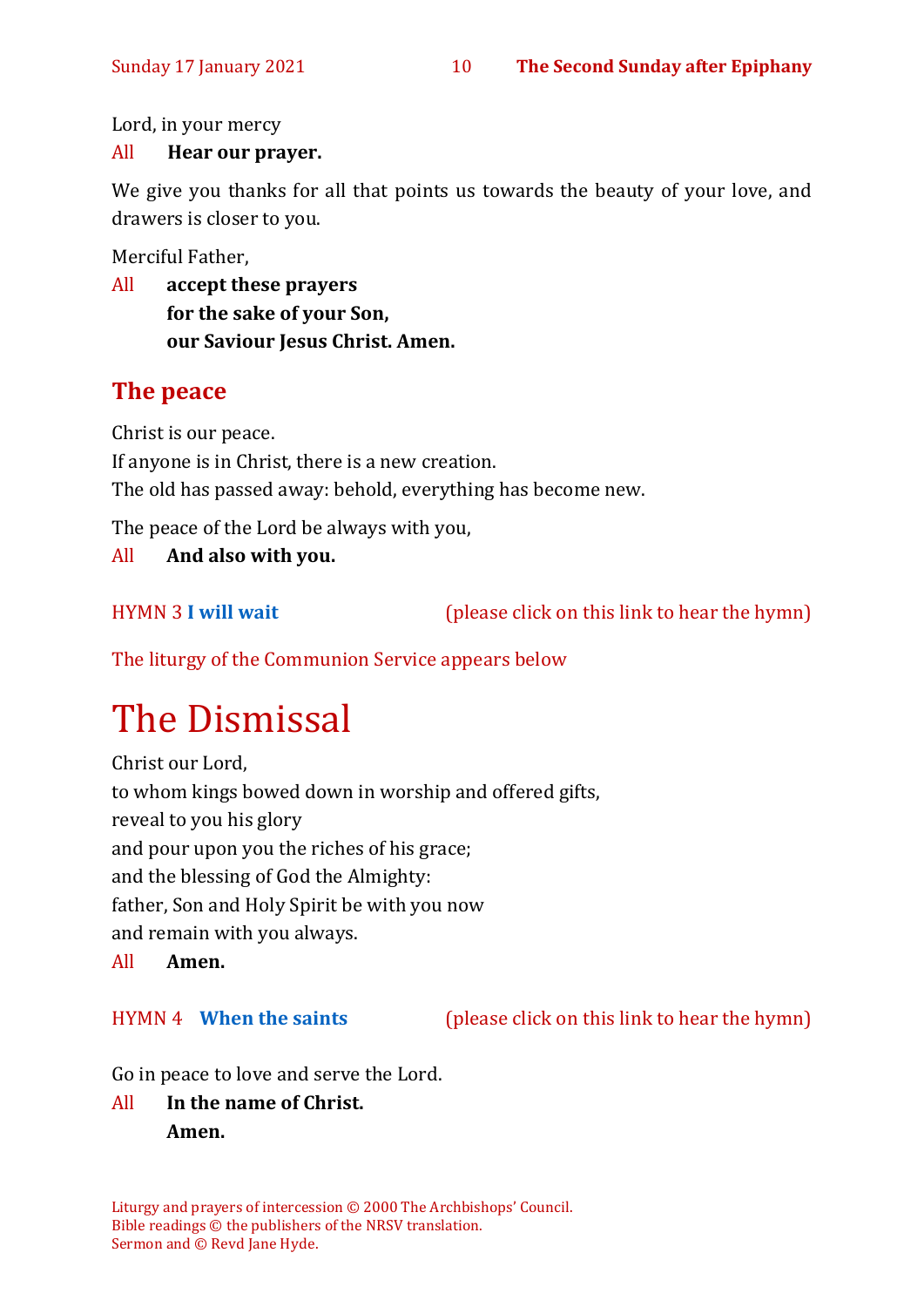# The Liturgy of the Sacrament

# Eucharistic Prayer (prayer E)

The Lord be with you

## All **and also with you.**

Lift up your hearts.

### All **We lift them to the Lord.**

Let us give thanks to the Lord our God.

### All **It is right to give thanks and praise.**

Father, you made the world and love your creation. You gave your Son Jesus Christ to be our Saviour. His dying and rising have set us free from sin and death. And so we gladly thank you, with saints and angels praising you, and saying,

All **Holy, holy, holy Lord, God of power and might, heaven and earth are full of your glory. Hosanna in the highest. Blessed is he who comes in the name of the Lord. Hosanna in the highest.**

We praise and bless you, loving Father, through Jesus Christ, our Lord; and as we obey his command, send your Holy Spirit, that broken bread and wine outpoured may be for us the body and blood of your dear Son.

On the night before he died he had supper with his friends and, taking bread, he praised you. He broke the bread, gave it to them and said: Take, eat; this is my body which is given for you; do this in remembrance of me.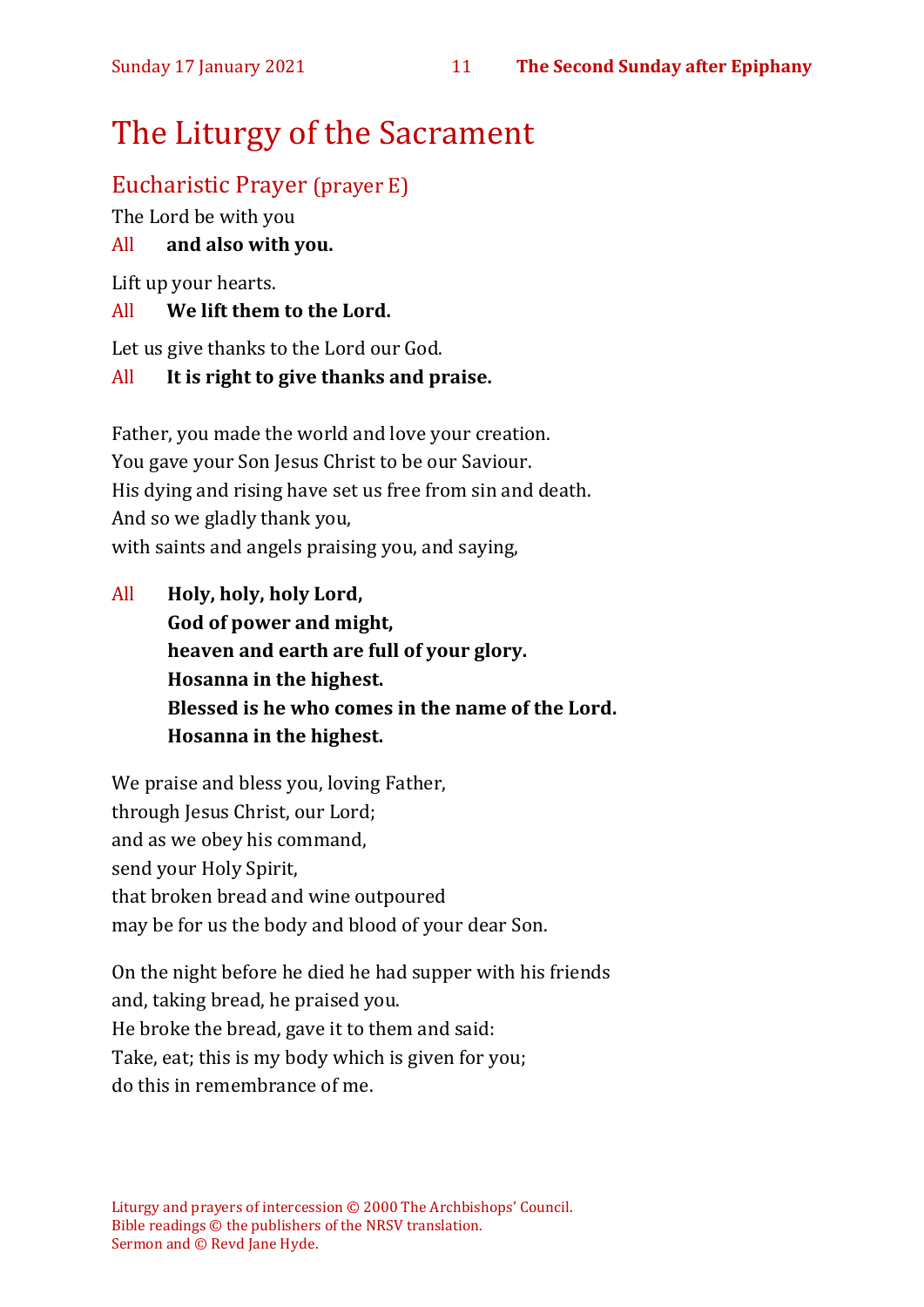When supper was ended he took the cup of wine. Again he praised you, gave it to them and said: Drink this, all of you; this is my blood of the new covenant, which is shed for you and for many for the forgiveness of sins. Do this, as often as you drink it, in remembrance of me.

So, Father, we remember all that Jesus did, in him we plead with confidence his sacrifice made once for all upon the cross.

Bringing before you the bread of life and cup of salvation, we proclaim his death and resurrection until he comes in glory.

Great is the mystery of faith:

# All **Christ has died. Christ is risen. Christ will come again.**

Lord of all life, help us to work together for that day when your kingdom comes and justice and mercy will be seen in all the earth.

Look with favour on your people, gather us in your loving arms and bring us with all the saints to feast at your table in heaven.

Through Christ, and with Christ, and in Christ, in the unity of the Holy Spirit, all honour and glory are yours, O loving Father, for ever and ever.

All **Amen.**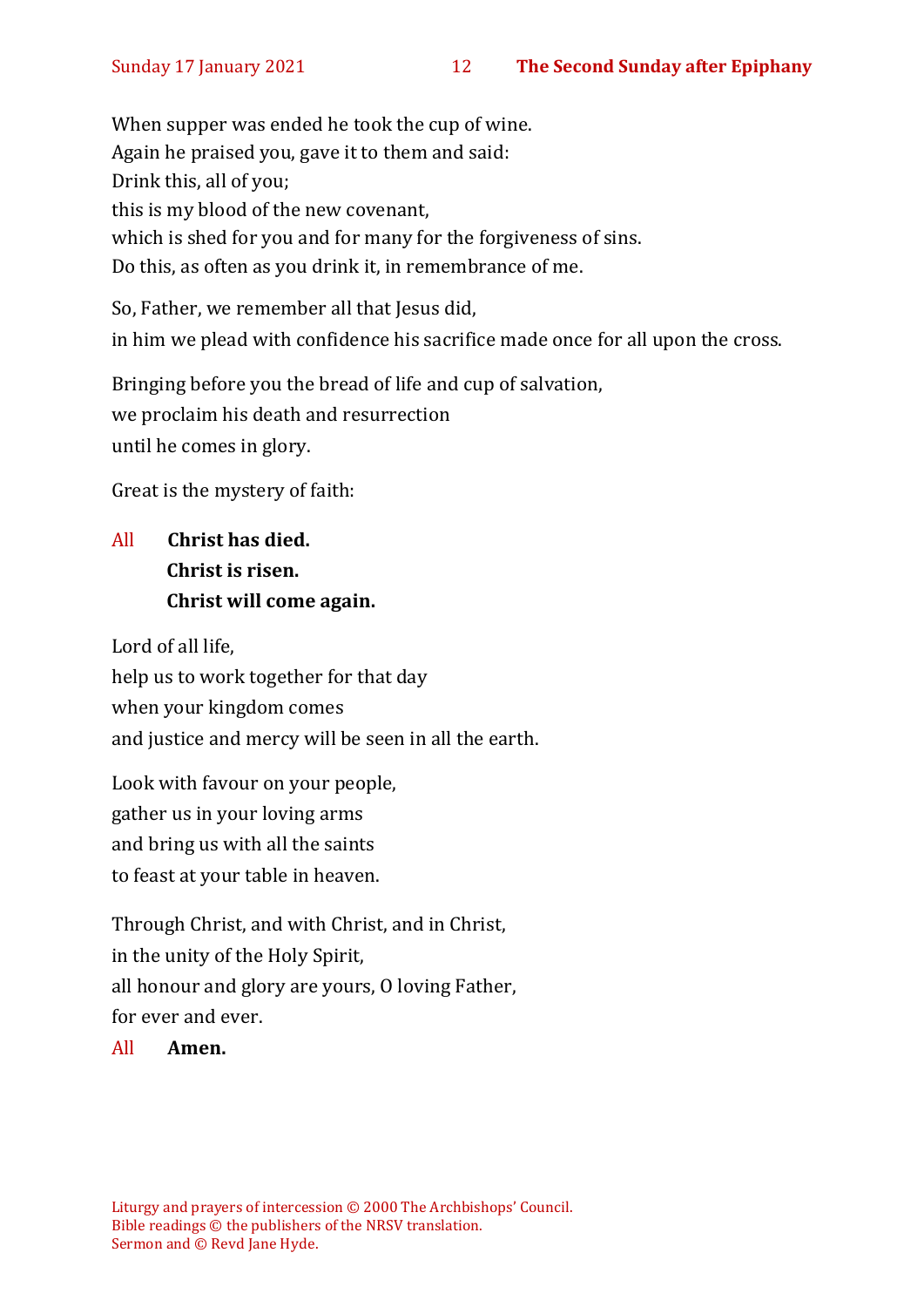# The Lord's Prayer

As our Saviour taught us, so we pray

All **Our Father in heaven, hallowed be your name, your kingdom come, your will be done, on earth as in heaven. Give us today our daily bread. Forgive us our sins as we forgive those who sin against us. Lead us not into temptation but deliver us from evil. For the kingdom, the power,** 

**and the glory are yours now and for ever. Amen.**

# Breaking of the Bread

We break this bread to share in the body of Christ.

- All **Though we are many, we are one body, because we all share in one bread.**
- All **Lamb of God,**

**you take away the sin of the world, have mercy on us.**

**Lamb of God, you take away the sin of the world, have mercy on us.**

**Lamb of God, you take away the sin of the world, grant us peace.**

Draw near with faith. Receive the body of our Lord Jesus Christ which he gave for you, and his blood which he shed for you. Eat and drink in remembrance that he died for you, and feed on him in your hearts by faith with thanksgiving.